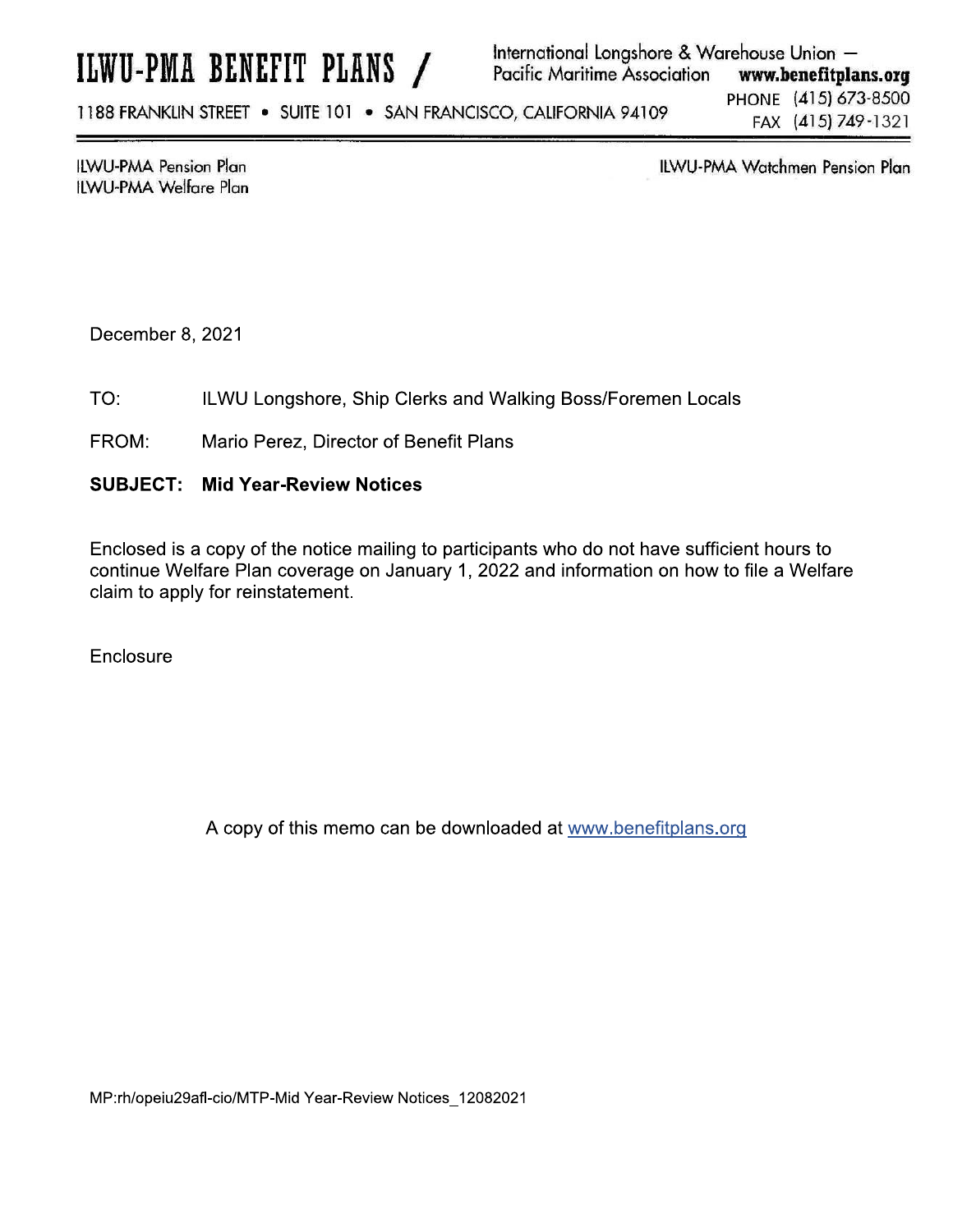ILWU-PMA BENEFIT PLANS /

International Longshore & Warehouse Union -Pacific Maritime Association www.benefitplans.org PHONE (415) 673-8500

1188 FRANKLIN STREET . SUITE 101 . SAN FRANCISCO, CALIFORNIA 94109

FAX (415) 749-1400

**ILWU-PMA Pension Plan** ILWU-PMA Welfare Plan **ILWU-PMA Watchmen Pension Plan** 

December 8, 2021

## RE: IMPORTANT NOTICE ABOUT WELFARE PLAN MID-<br>YEAR REVIEW - ELIGIBILITY FOR January 1, 2022 **THROUGH JUNE 30, 2022**

8, 2021<br> **IMPORTANT NOTICE ABOUT WELFARE PLAN MID-<br>
YEAR REVIEW - ELIGIBILITY FOR January 1, 2022<br>
THROUGH JUNE 30, 2022<br>
Ince with provisions of the ILWU-PMA Welfare Plan, eligibility<br>
stered longshoremen is reviewed each** In accordance with provisions of the ILWU-PMA Welfare Plan, eligibility for all registered longshoremen is reviewed each year by the Plan Office. Welfare Plan benefits include hospital, medical, surgical, vision, prescription drugs, dental, hearing aid, death and dismemberment, non-industrial disability, and alcoholism/drug recovery benefits.

Below is information regarding your Welfare Plan eligibility and how to initiate and submit eligibility claims.

Under the Welfare Plan:

Ineligible active registered longshore workers with at least 400  $c$  redited nours in the first hair of payroll year 2021, are eligible for coverage in the second half of the Plan Year beginning January 1, 2022 and ending June 30, 2022.  $\,$ 

Active registered longshore workers who are eligible for coverage only from July 1, 2021 through December 31, 2021 as a result of an agreement between the ILWU and the PMA due to COVID-19, may also qualify for eligibility in the second half of the Plan Year (January  $\frac{1}{5}$ , 2022 through June 30, 2022) if they are credited with at least 400 hours (hours worked, sick credit hours and PGP weekly credit) during the first haif of the 2021 payroll year.

#### $\mathbb{Z}^{\mathbb{Z}}$ WXYZ[\\Z]^[Z\_`Z]a\]^bbcXbY[d\_[e[bcXf] THE REQUIRED HOURS FOR WELFARE PLAN BENEFITS FOR JANUARY 1, 2022 THROUGH JUNE 30, 2022.

 $\mathbb{R}^2$ Accoraingly, it no weitare eligibility claim is submitted on  $\overline{\phantom{a}}$ your behalf, and you do not otherwise request a review of this decision, you will not be eligible for Welfare Plan benefits effective January 1, 2022.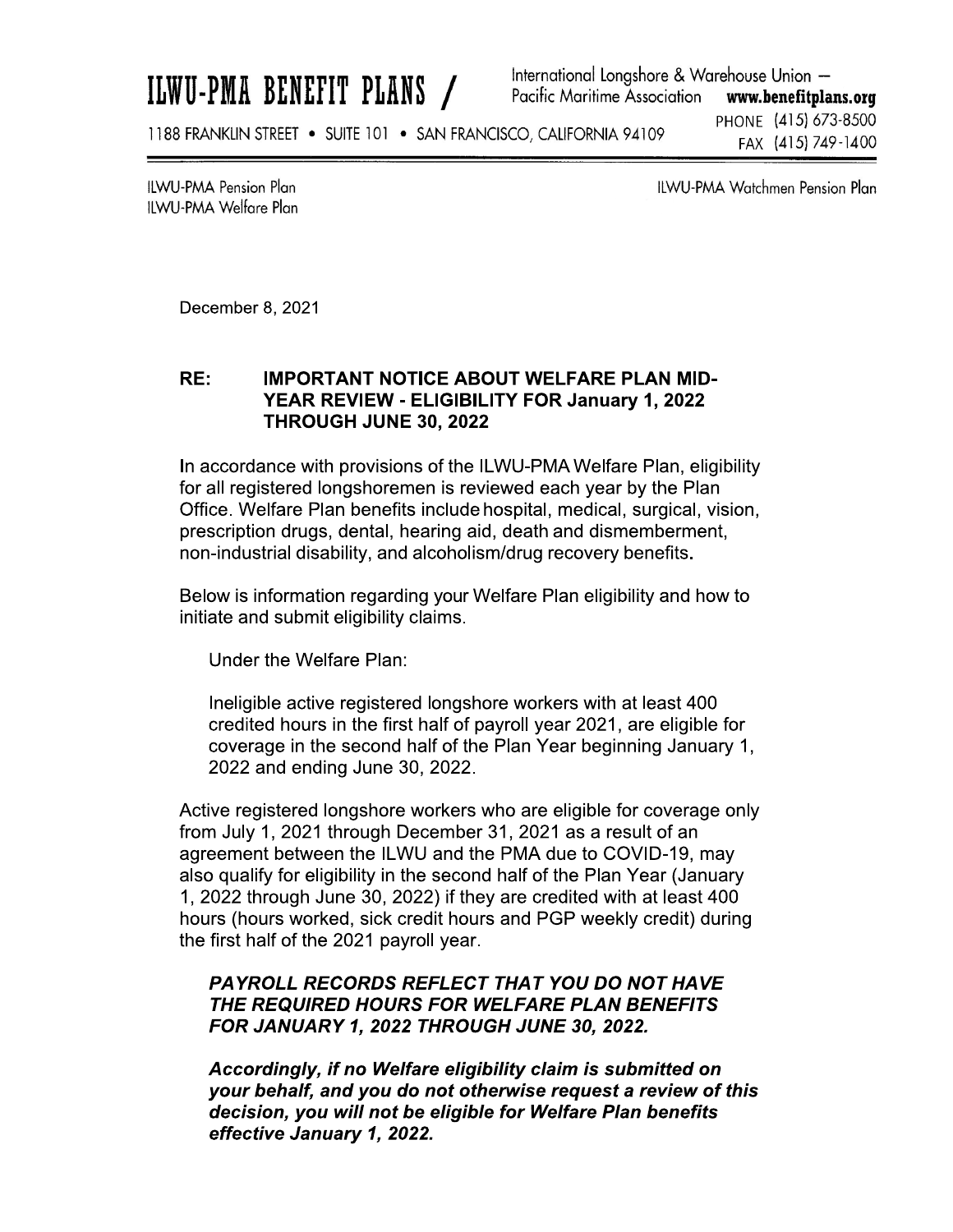Below is information regarding the hours requirement, credit provided for additional hours to re-establish Welfare Plan eligibility, and how to initiate and submit eligibility claims.

The Trustees conduct a review of each ineligible registered Active Employee's employment record in covered employment for the first half of the Payroll Year preceding each January 1 to determine whether the employee has established eligibility for Welfare Plan coverage for the 6 months beginning as of such January 1.

Eligibility Rule for Major Ports: On January 1 of each year, if you are a registered Active Employee whose Assigned Port is a Major Port, you will be eligible during the succeeding 6 calendar months if you work or are credited with at least 400 hours in the first half of the preceding Payroll Year.

Eligibility Rules for Minor Ports: On January 1 of each year, if you are a registered Active Employee whose Assigned Port is a Minor Port, you will be eligible during the succeeding 6 calendar months if you work or are credited with at least 240 hours in the first half of the preceding Payroll Year.

Credited payroll hours include hours worked, PGP weekly credits and third shift hours credits. The Welfare Plan also provides credit for additional hours to re-establish eligibility for the reasons listed below:

- 1. Absences due to any on or off-the-job certified disability during the January 1, 2021 through June 30, 2021 time period.
- 2. Authorized leave of absence under 90 days for reasons other than illness or injury during the January 1, 2021 through June 30, 2021 time period.
- 3. Amputation due to an on-the-job injury.
- 4. Social Security Retirement, without an ILWU-PMA Pension.
- 5. Intraport Travel Hours Credits.

### Eligibility claims for any of the above-listed reasons must be submitted by your Joint Port Labor Relations Committee (JPLRC) to the Benefit Plans.

### To initiate a claim, provide your local with the information as follows:

Non - industrial disability - submit a doctor's letter stating the period(s) of time you were disabled from work in the January 1, 2021 through June 30, 2021 time period;

Industrial disability - submit a doctor's letter and verification of industrial compensation received for period(s) of disability in the January 1, 2021 through June 30, 2021 time period;

Other credited absence - submit verification of absence in the January 1, 2021 through June 30, 2021 time period, i.e. JPLRC approval of leave of absence of less than 90 days.

Your local will not automatically submit a claim; it is your responsibility to provide your local with the necessary information and request that a claim be processed.